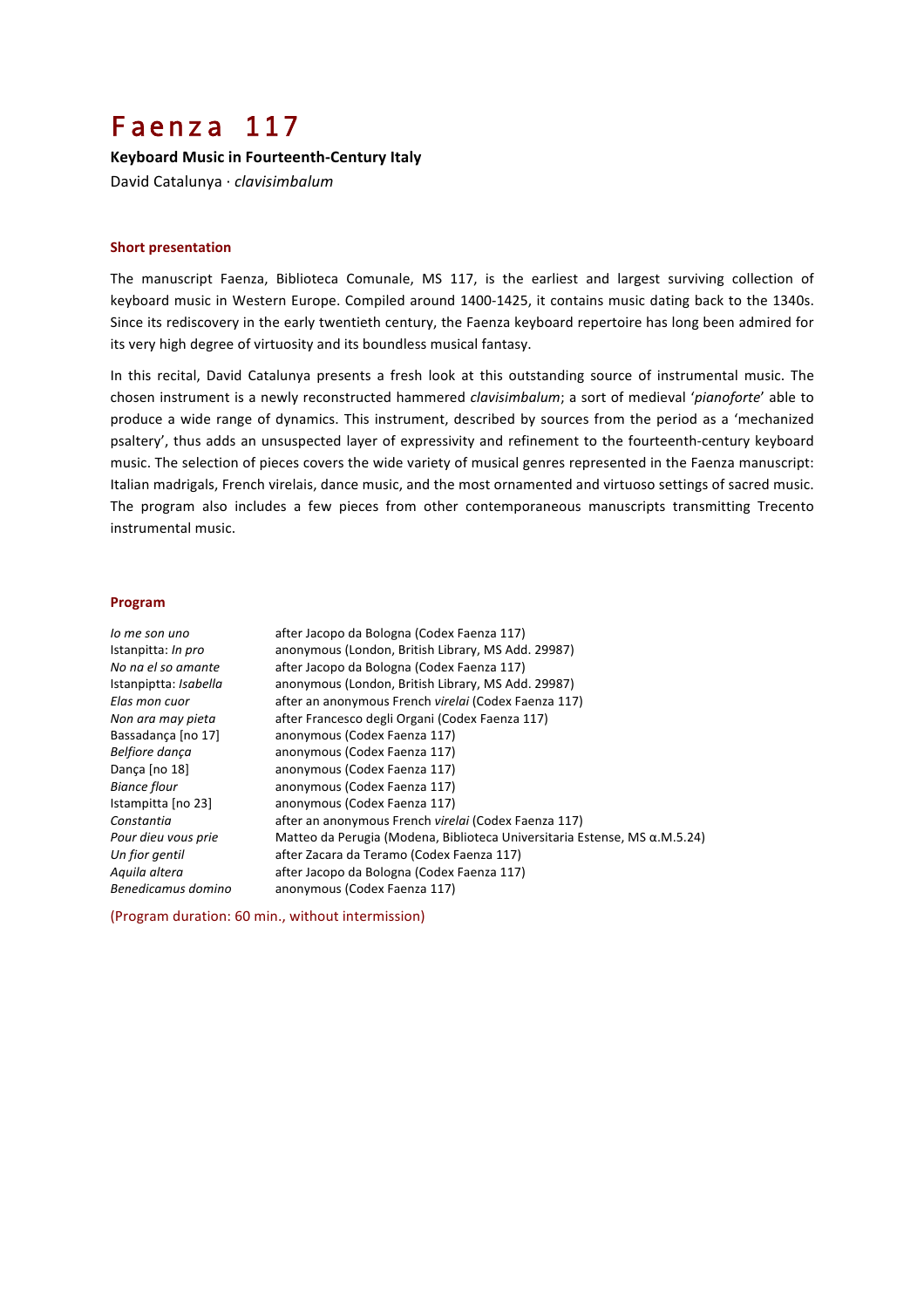#### **David Catalunya**

Conductor, keyboard player and researcher specializing in repertoires from the Middle Ages, David Catalunya cultivates a double profile as a performer and a musicologist. He began his education at the Conservatory of Toulouse (France) and completed his studies at the *Conservatoire national supérieur de Lyon* (France), the *Escola Superior de Música de Catalunya* (ESMUC, Barcelona) and the University of Rome Tor *Vergata* (Italy). 

Leading his own group, *Canto Coronato*, and as a member of other notable ensembles in the field of latemedieval music, David Catalunya pursues a prolific artistic career mainly focused on musical repertoires from the 13th to the 15th centuries. He collaborates with the renowned ensemble *Mala Punica*, directed by Pedro Memelsdorff, and is a founding member of the ensemble *Tasto Solo*, directed by Guillermo Pérez. In 2006 Pérez and Catalunya were awarded the First Prize of the Festival Laus Polyphoniae (Antwerp, Belgium) for an outstanding *organetto-clavisimbalum* duo performance. Catalunya's discography includes most notably the CDs "Faventina" (the sacred repertoire of the Codex Faenza, with *Mala Punica*), "Meyster ob allen Meystern" (15th-century keyboard music, with *Tasto Solo*) and "Le chant de l'eschiquier" (Dufay and Binchois songs in the Buxheim manuscript, with *Tasto Solo*), which together have been awarded more than 30 international prizes and distinctions, including *Choc du Monde de la Musique*, *Amadeus*, three *Diapason d'or* and one *Diapason d'or de l'année*. 

His exploration of performance techniques specific to late-medieval keyboard instruments has made him an artist of reference in the field of pre-Renaissance music. During the last decade, David Catalunya has brought the sound of his *clavisimbalum* to the most renowned festivals and concert halls throughout Europe and America. He has also been invited to give courses, master-classes and guest lectures at international centres of Early Music, such as the *Schola Cantorum Basiliensis* (Switzerland), the *Haute école de musique de Genève* (Switzerland), the *Conservatorium van Amsterdam* (The Netherlands), the *Grieg Academy* (Bergen, Norway) and the ESMUC (Barcelona, Spain). He is a faculty member of the Organ Academy of Cuenca (Spain), where he has taught since 2011.

Parallel to his artistic activity, David Catalunya holds a research position at the University of Würzburg (Germany), where he works as a co-editor of the volumes devoted to the repertoire of 12th-century Latin songs in the monumental series *Corpus Monodicum*. As a specialist in the study of musical manuscripts from the 12th to the early 15th centuries, he is a member of the research board at the Universidad Complutense of Madrid and an Associated Director of DIAMM (Digital Image Archive of Medieval Music, Oxford Faculty of Music). His publications include the discovery of new sources of medieval polyphony. Currently he is preparing the release of his book *Music, Space and Ritual in Medieval Castile, 1250-1350*.

#### **Program Notes**

The manuscript Faenza, Biblioteca Comunale, MS 117, is the earliest and largest surviving collection of keyboard music in Western Europe. Compiled around 1400-1425, it contains music dating back to the 1340s. Since its rediscovery in the early 20th century, the Faenza keyboard repertoire has long been admired for its very high degree of virtuosity and its boundless musical fantasy. The collection mainly contains ornamented arrangements of French and Italian vocal compositions by the most renowned 14th-century masters, such as Guillaume de Machaut, Francesco degli Organi (better known as Landini) or Jacopo da Bologna and Zacara da Teramo, as well as some anonymous pieces.

In this recital, David Catalunya presents a fresh look at this outstanding source of instrumental music. The chosen instrument is a newly reconstructed hammered *clavisimbalum*; a sort of medieval 'pianoforte' able to produce a wide range of dynamics. This instrument, which sources from the period describe as a 'mechanized psaltery', adds an unsuspected layer of expressivity to the fourteenth-century keyboard music. The selection of pieces covers the wide variety of musical genres represented in the Faenza manuscript: Italian madrigals, French virelais, dance music, and the most ornamented and virtuoso settings of sacred music. The program also includes a few pieces from other contemporaneous manuscripts transmitting Trecento instrumental